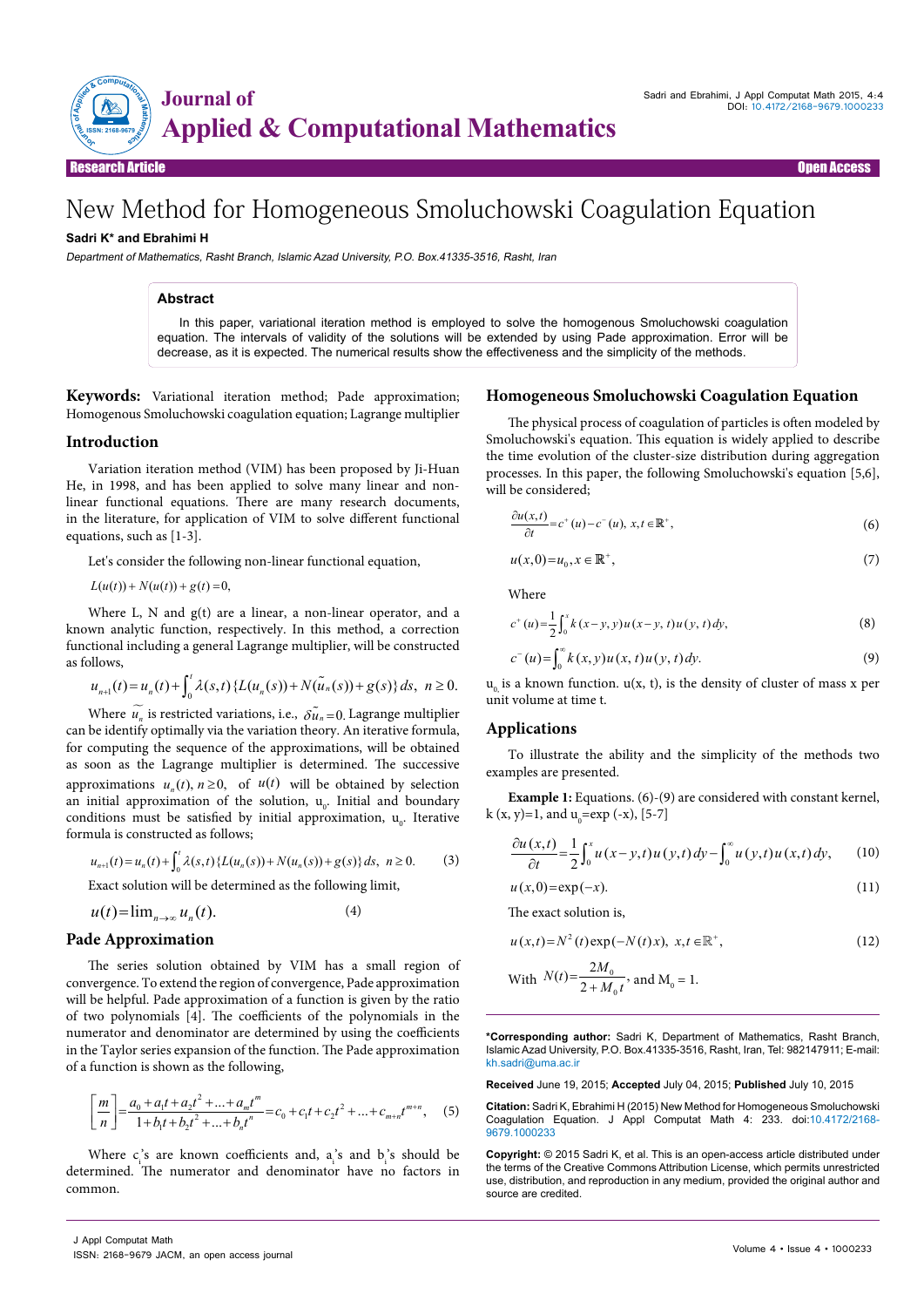

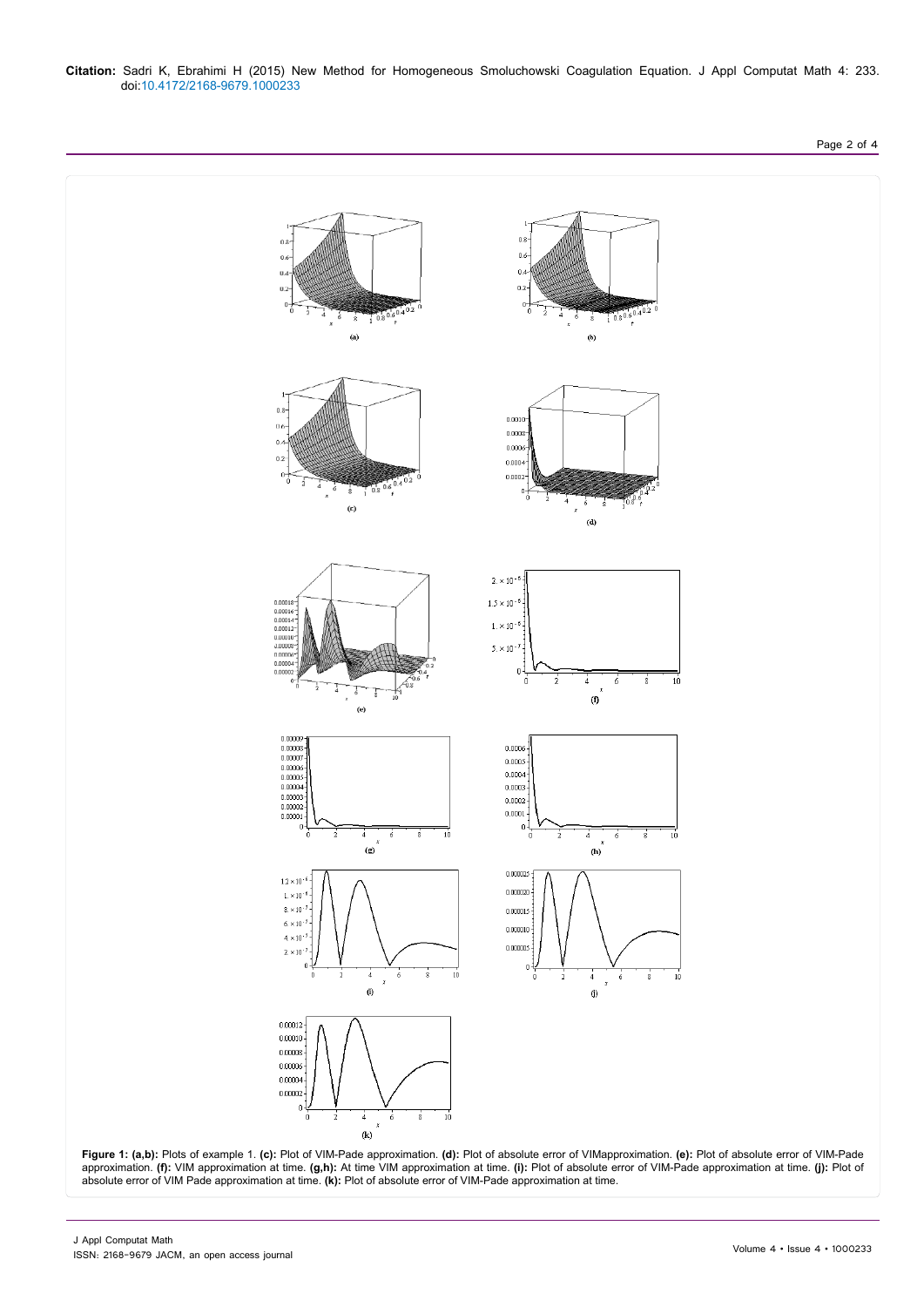#### **Citation:** Sadri K, Ebrahimi H (2015) New Method for Homogeneous Smoluchowski Coagulation Equation. J Appl Computat Math 4: 233. doi:10.4172/2168-9679.1000233



at time. **(e):** Plot of absolute error of VIM-Pade approximation. **(f):** Plot of absolute error of VIMapproximation at time. **(g):** Plot of absolute error of VIM approximation at time. **(h):** Plot of absolute error of VIMapproximation at time. **(i):** Plot of absolute error of VIM-Pade approximation at time. **(j):** Plot of absolute error of VIM-Pade approximation at time. **(k):** Plot of absolute error of VIM-Pade approximation at time.

Page 3 of 4